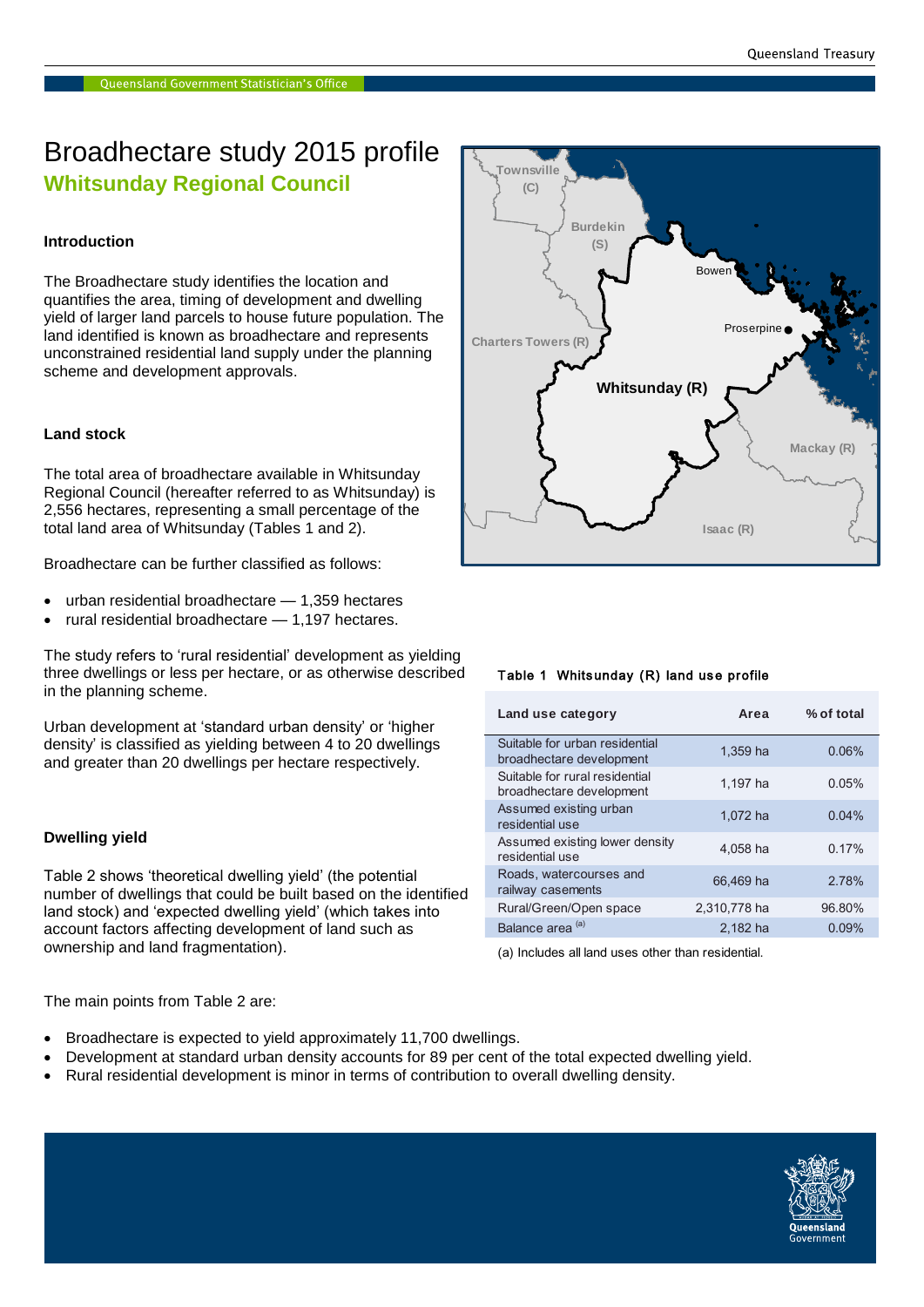# Queensland Government Statistician's Office<br>Table 2 Whitsunday (R) broadhectare stock and dwelling yield <sup>(a)</sup>

| Timeframe                                                                                                                                                                                                                                                                                                                                                                                                                                                                                                                                                                                                                                                                                                                                                                                                                                                                                                                                                                                                                                                                                                       | Higher<br>$\mathbf 1$ | <b>Standard</b><br>density urban density | Rural   | Total | dwelling yield             | Higher |                       |         |           |
|-----------------------------------------------------------------------------------------------------------------------------------------------------------------------------------------------------------------------------------------------------------------------------------------------------------------------------------------------------------------------------------------------------------------------------------------------------------------------------------------------------------------------------------------------------------------------------------------------------------------------------------------------------------------------------------------------------------------------------------------------------------------------------------------------------------------------------------------------------------------------------------------------------------------------------------------------------------------------------------------------------------------------------------------------------------------------------------------------------------------|-----------------------|------------------------------------------|---------|-------|----------------------------|--------|-----------------------|---------|-----------|
|                                                                                                                                                                                                                                                                                                                                                                                                                                                                                                                                                                                                                                                                                                                                                                                                                                                                                                                                                                                                                                                                                                                 |                       |                                          |         |       |                            |        | <b>Standard</b>       | Rural   | Total     |
|                                                                                                                                                                                                                                                                                                                                                                                                                                                                                                                                                                                                                                                                                                                                                                                                                                                                                                                                                                                                                                                                                                                 |                       |                                          | density | stock | (dwellings) <sup>(b)</sup> |        | density urban density | density | dwellings |
| $0 - 2$ years                                                                                                                                                                                                                                                                                                                                                                                                                                                                                                                                                                                                                                                                                                                                                                                                                                                                                                                                                                                                                                                                                                   |                       | 127                                      | 80      | 208   | 1,081                      | 30     | 931                   | 120     | 1,081     |
| $2 - 5$ years                                                                                                                                                                                                                                                                                                                                                                                                                                                                                                                                                                                                                                                                                                                                                                                                                                                                                                                                                                                                                                                                                                   |                       | 113                                      | 168     | 282   | 1,341                      | 20     | 1,128                 | 116     | 1,264     |
| $5 - 10$ years                                                                                                                                                                                                                                                                                                                                                                                                                                                                                                                                                                                                                                                                                                                                                                                                                                                                                                                                                                                                                                                                                                  | 0                     | 293                                      | 406     | 700   | 3,404                      | 5      | 2,864                 | 212     | 3,081     |
| 10+ years                                                                                                                                                                                                                                                                                                                                                                                                                                                                                                                                                                                                                                                                                                                                                                                                                                                                                                                                                                                                                                                                                                       | 0                     | 117                                      | 9       | 126   | 1,370                      | 0      | 1,211                 | 10      | 1,221     |
| Not specified                                                                                                                                                                                                                                                                                                                                                                                                                                                                                                                                                                                                                                                                                                                                                                                                                                                                                                                                                                                                                                                                                                   | 0                     | 707                                      | 535     | 1,242 | 5,881                      | 5      | 4,280                 | 773     | 5,058     |
| Total                                                                                                                                                                                                                                                                                                                                                                                                                                                                                                                                                                                                                                                                                                                                                                                                                                                                                                                                                                                                                                                                                                           | 3                     | 1,356                                    | 1,197   | 2,556 | 13,077                     | 60     | 10,415                | 1,231   | 11,705    |
| (a) Components may not sum exactly to totals due to rounding.<br>(b) Yield if all broadhectare stock is developed irrespective of ownership and/or fragmentation.<br>(c) Yield has been reduced to account for likelihood of development due to factors such as ownership and fragmentation.<br><b>Stock composition</b><br>The broadhectare stock in Whitsunday is located primarily within land parcels greater than 10 hectares in area (Table 3).<br>For all broadhectare parcels, the difference between the overall parcel area (3,798 hectares) and the area available for<br>development (2,556 hectares) indicates that some parcels are affected by physical or environmental constraints. The<br>main points from Table 3 include:<br>Broadhectare stock is contained within 508 land parcels.<br>$\bullet$<br>• Parcels between 1.3 and 2 hectares size account for 37 per cent of all parcels.<br>Parcels sized 10 hectares or more account for 70 per cent of the expected total dwelling yield from broadhectare land.<br>$\bullet$<br>Table 3 Whitsunday (R) broadhectare stock composition (a) |                       |                                          |         |       |                            |        |                       |         |           |

#### **Stock composition**

- Broadhectare stock is contained within 508 land parcels.
- Parcels between 1.3 and 2 hectares size account for 37 per cent of all parcels.
- Parcels sized 10 hectares or more account for 70 per cent of the expected total dwelling yield from broadhectare land.

| Parcel size              | Land                | Total area               | Broadhectare area (hectares) |                      | Expected dwelling yield (number) |                                     |                      |                    |
|--------------------------|---------------------|--------------------------|------------------------------|----------------------|----------------------------------|-------------------------------------|----------------------|--------------------|
| categories<br>(hectares) | parcels<br>(number) | of parcels<br>(hectares) | Urban<br>residential (b)     | Rural<br>residential | Total<br>stock                   | Urban<br>residential <sup>(b)</sup> | Rural<br>residential | Total<br>dwellings |
| $\leq$ 1.2               | 98                  | 53                       | 47                           | 0                    | 47                               | 354                                 | $\Omega$             | 354                |
| $1.3 - 2.0$              | 187                 | 350                      | 43                           | 284                  | 327                              | 300                                 | 381                  | 681                |
| $2.1 - 4.9$              | 140                 | 438                      | 133                          | 243                  | 376                              | 1.239                               | 393                  | 1,632              |
| $5.0 - 9.9$              | 33                  | 220                      | 90                           | 88                   | 178                              | 783                                 | 111                  | 895                |
| $10.0+$                  | 50                  | 2.738                    | 1.045                        | 582                  | 1.628                            | 7.798                               | 345                  | 8.143              |
| Total                    | 508                 | 3.798                    | 1.359                        | 1.197                | 2.556                            | 10.474                              | 1.231                | 11.705             |

#### Table 3 Whitsunday  $(R)$  broadhectare stock composition  $(4)$

(a) Components may not sum exactly to totals due to rounding.

(b) Includes dwellings at higher and standard urban densities.

#### **Population capacity**

The preliminary estimated resident population of Whitsunday at 30 June 2014 was 34,200 persons (Source: ABS 3218.0). This is expected to increase to between 40,700 (low series) and 45,800 (high series) persons by 2026, representing population growth over the 2014–2026 period of between 6,500 (low series) and 11,600 (high series) (Source: *Queensland Government Population Projections*, 2013 edition).

The average household size for occupied private dwellings in Whitsunday at the time of the 2011 Census was 2.8 and 1.9 persons for houses and attached dwellings respectively. Table 4 shows that depending on average household size, broadhectare development could accommodate between 25,700 and 35,100 persons. Further development in existing residential areas, where the parcel size is less than 2,500 m<sup>2</sup>, could also accommodate additional population.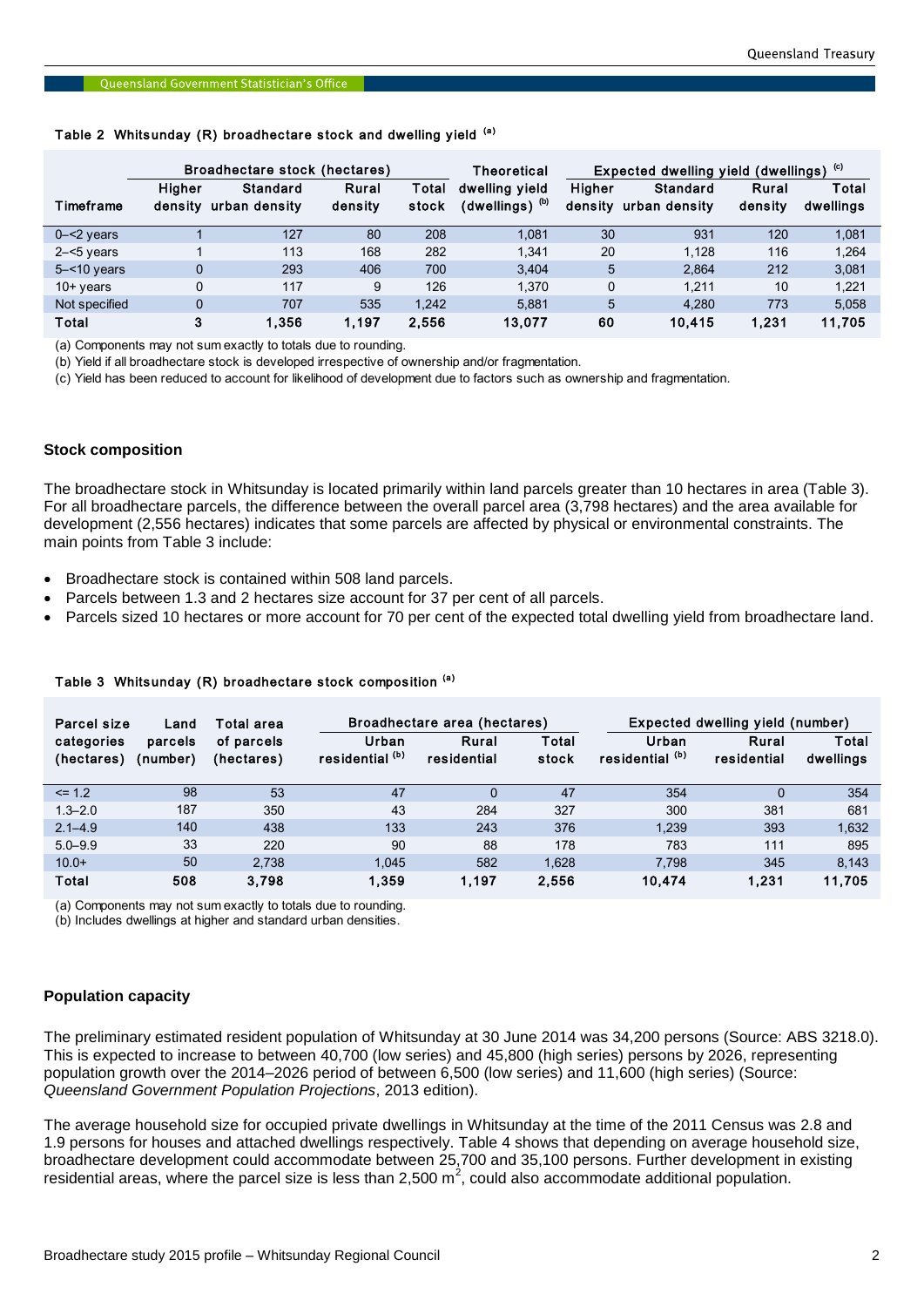| Development                        | Number of |        | Household size (average persons per household) |                           |        |        |  |  |
|------------------------------------|-----------|--------|------------------------------------------------|---------------------------|--------|--------|--|--|
| type                               | dwellings | 2.2    | 2.4                                            | 2.6                       | 2.8    | 3.0    |  |  |
|                                    |           |        |                                                | Possible population yield |        |        |  |  |
| Rural residential                  | 1.231     | 2.708  | 2.954                                          | 3.200                     | 3,446  | 3,692  |  |  |
| Standard urban density residential | 10,415    | 22.912 | 24.995                                         | 27,078                    | 29.161 | 31,244 |  |  |
|                                    |           |        | Household size (average persons per household) |                           |        |        |  |  |
|                                    |           | 1.5    | 1.7                                            | 1.9                       | 2.1    | 2.3    |  |  |
|                                    |           |        |                                                | Possible population yield |        |        |  |  |
| Higher density residential         | 60        | 89     | 101                                            | 113                       | 125    | 137    |  |  |
|                                    |           |        |                                                |                           |        |        |  |  |
| Total                              | 11,705    | 25,710 | 28,051                                         | 30,392                    | 32.733 | 35,074 |  |  |

# Queensland Government Statistician's Office<br>Table 4 Whitsunday (R) population yields based on a range of household sizes (persons) <sup>(a)</sup>

(a) Count of all persons enumerated in the dwelling on census night, including visitors from within Australia.

Excludes usual residents who were temporarily absent on census night.

#### **Total potential dwelling yield**

Land ownership and fragmentation are potential constraints to residential development, and adjustments have been made to the broadhectare stock by applying potential development rates to land parcels. Furthermore, existing vacant residential land stock below 2,500  $m^2$  has been added to the broadhectare supply. Broadhectare residential land supply based on these components indicates a total potential dwelling yield of approximately 13,300 dwellings (See Table 5).

It is important to note that this dwelling yield does not include dwellings that would have been achieved through infill and redevelopment of smaller parcels below the broadhectare model threshold of 2500  $m^2$ .

#### **Dwelling demand**

Evidently, not all future dwelling demand will be met through development of broadhectare land. Nevertheless, an indicator of the adequacy of supply of residential land (broadhectare and vacant lots) can be calculated by comparing the total supply as indicated above with future demand.

To make an assessment of future demand and determine whether there is adequate supply of residential land, three scenarios of dwelling projections have been used based on the Queensland Government's population projection series low, medium and high. Figure 1 and Table 5 show, based on these scenarios, the amount of land supply in terms of years remaining.

#### Figure 1 Whitsunday (R) projected demand for land stock based on dwelling projections

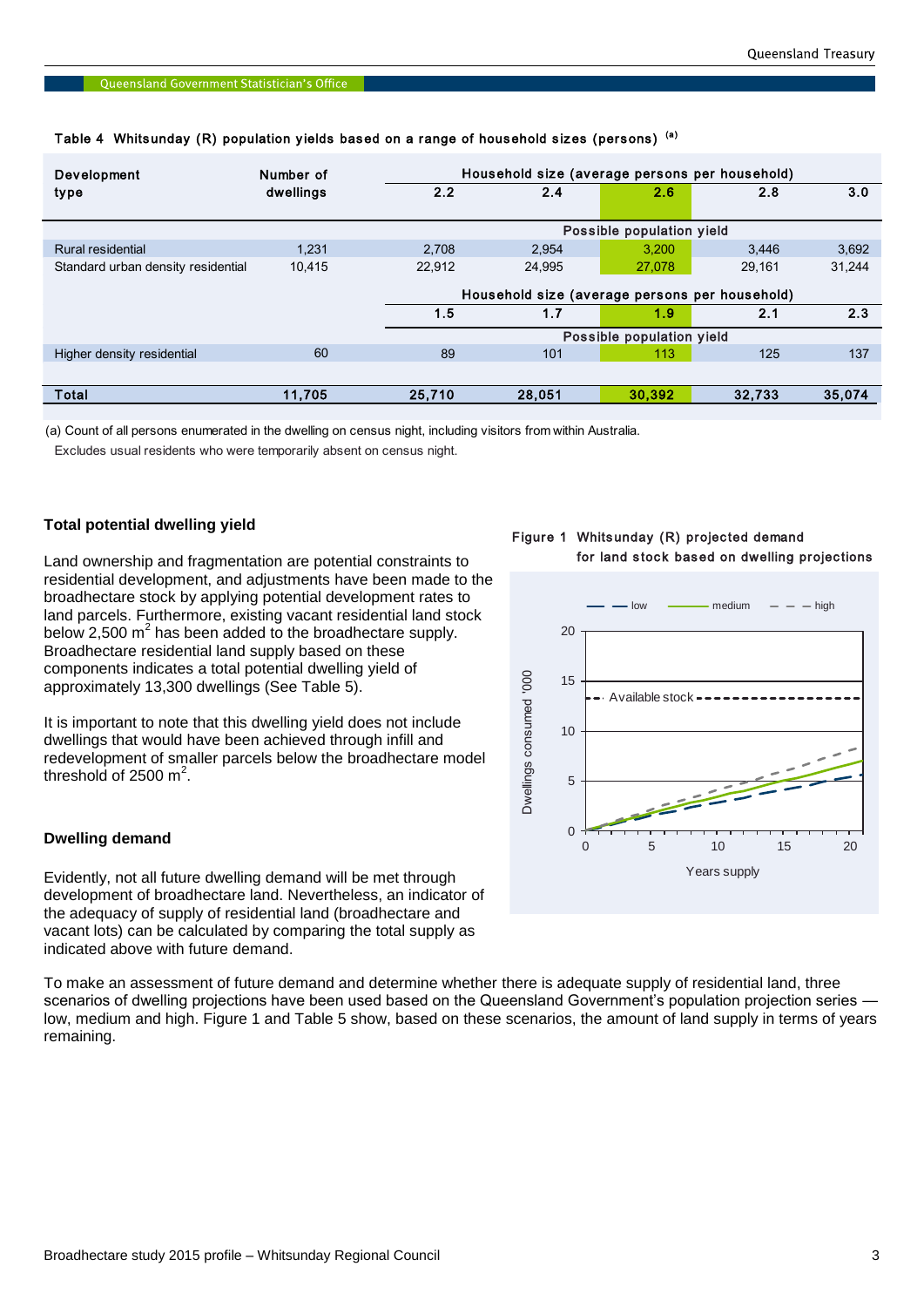Table 5 also shows that developed land parcels that are vacant account for approximately 12 per cent of the total potential dwelling yield.

#### Table 5 Whitsunday (R) broadhectare supply scenarios

|                                                          | Demand for residential lots                | Supply - Stock of residential lots        |                                                       |                                                    |                                |
|----------------------------------------------------------|--------------------------------------------|-------------------------------------------|-------------------------------------------------------|----------------------------------------------------|--------------------------------|
| <b>Dwelling</b><br>production<br>scenario <sup>(a)</sup> | <b>Dwellings required</b><br>to 2036 $(b)$ | <b>Broadhectare</b><br>dwelling yield (c) | <b>Existing vacant</b><br>land parcels <sup>(d)</sup> | <b>Total potential</b><br>dwellings <sup>(e)</sup> | Years<br>supply <sup>(f)</sup> |
| Low trend                                                | 5.618                                      | 11.705                                    | 1,561                                                 | 13.266                                             | n.a                            |
| Medium trend                                             | 6.937                                      | 11.705                                    | 1.561                                                 | 13.266                                             | n.a                            |
| High trend                                               | 8.396                                      | 11.705                                    | 1,561                                                 | 13,266                                             | n.a                            |

(a) Based on dwelling projection levels produced in 2013. (e) Supply of residential lots.

(b) Dwellings required to 2036 based on Queensland Government (f) Illustrative only, if no development occurs outside of

household and dwelling projections, 2013 edition. broadhectare land.

(c) Adjusted to take into account the propensity of development. n.a Supply beyond projection range.

(d) Estimate of vacant residential parcels at January 2015.

#### **Conclusion — Whitsunday Regional Council**

The study has estimated that the total area of broadhectare available for residential development is 2,556 hectares. If this land were fully developed it has the potential to yield approximately 11,700 dwellings and accommodate 30,400 persons, using current average household sizes.

Based on current medium series household projections and the expected broadhectare dwelling yield, the available residential land stock indicates that supply is beyond the projection range.

Queensland Government Statistician's Office <http://creativecommons.org/licenses/by/3.0/au><br>Queensland Treasury exercise http://creativecommons.org/licenses/by/3.0/au

Queensland Treasury **Contract of Contract of Contract of Contract of Contract of Contract of Contract of Cueensland<br>
Contract of Cueensland Treasury 2015** (Queensland Treasury) 2015